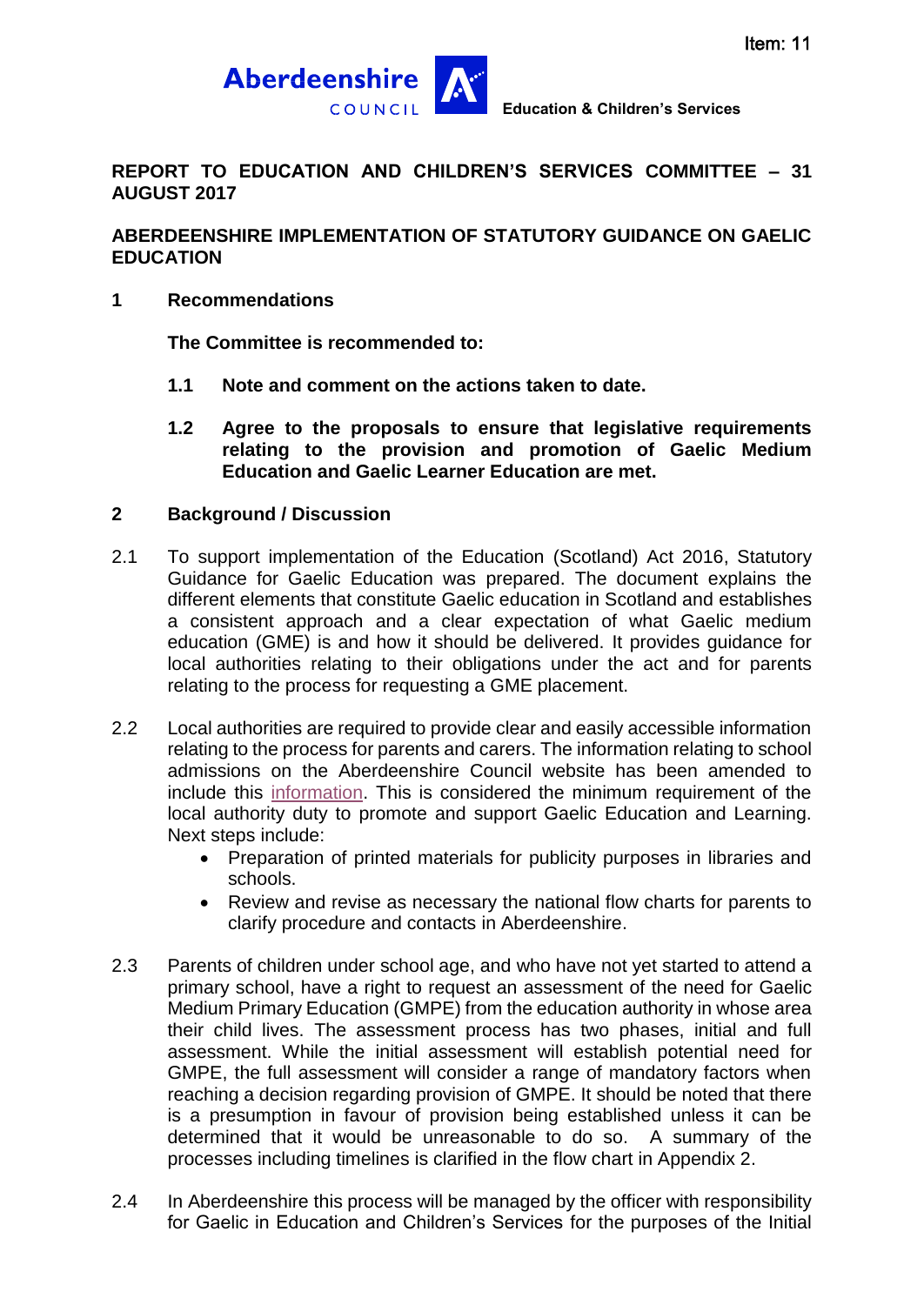Assessment. Should potential need for GMPE provision be established then the Full Assessment will be carried out involving the Learning Estates team and Heads of Service as appropriate.

The process will be managed by:

- Enhancing the current database to include all information required as part of the new provision for GME. This will include timelines to ensure that requests are responded to within the legally binding timescales; 6 weeks from receipt of request for the initial assessment, an additional 10 weeks for the publication of the full assessment report, giving a maximum timeframe of 16 weeks for the complete assessment process.
- Determining the GMPE Assessment areas only with reference to the demand evidenced in the request. It should be noted that catchment areas for GME provision will normally overlay a number of school catchment areas.
- Monitoring the demand for GMPE and the geographical spread of requests to ensure that advanced planning takes place. The Learning Estates team will be consulted regularly to ensure that any capacity issues and new builds take into account the demand for GMPE and any potential need to establish a GMPE unit.
- Continuing to work with our neighbouring authorities with regard to the provision of GMPE as the number of requests in neighbouring authorities may also impact our obligations to establish provision. This could work in a reciprocal basis.
- 2.5 The provisions of the Education (Scotland) Act 2016 relating to Gaelic Medium Primary Education (GMPE) came into force on 1 February 2017. Since that date we have had no enquiries requesting an assessment of need for GMPE in Aberdeenshire.

To contextualise further there are currently seven learners living in Aberdeenshire and accessing GME in Aberdeen City; four at Hazlehead Academy and three at Gilcomston Primary. There are an additional two children accessing a Gaelic medium nursery placement at Gilcomston Nursery. Transport costs for the school age learners are met by Aberdeenshire and are outlined below.

| 2014/15 | 2015/16 | 2016/17 | 2017/18<br>(projection) |
|---------|---------|---------|-------------------------|
| £34574  | £36529  | £37570  | £39000                  |

All learners currently accessing GME in Aberdeen reside in the Portlethen, Stonehaven or Inverurie catchment areas.

- 2.6 The promotion of Gaelic Learners Education is incorporated into strategic planning for the implementation of the 1+2 Approach to Languages. Session 2017-18 will see the further promotion of Gaelic as an L3 option in schools. Collaboration with other authorities in the Northern Alliance continues with regards to this work.
- 2.7 The Head of Finance and Monitoring Officer within Business Services have been consulted in the preparation of this report and they have no comments to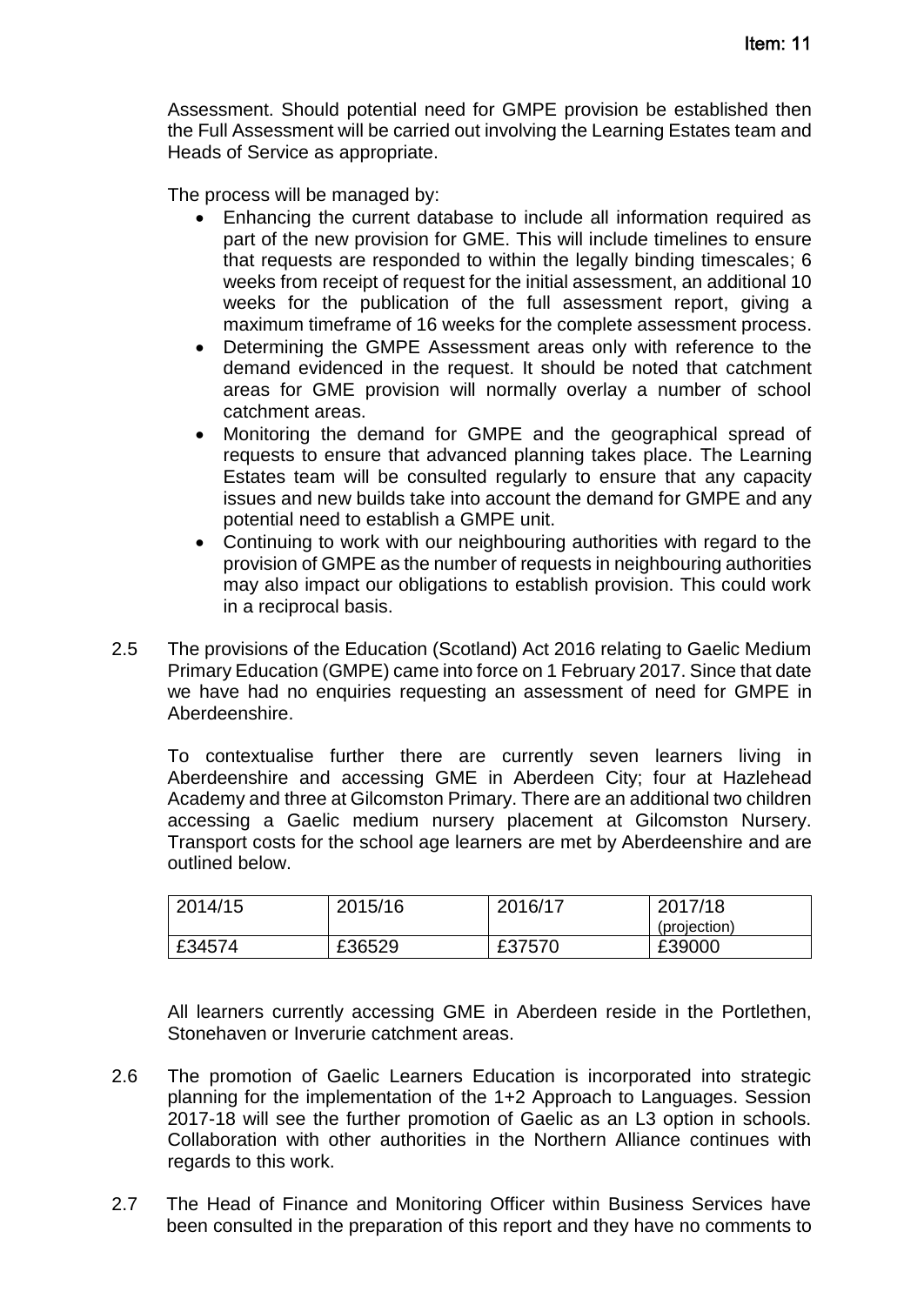make and are satisfied that the report complies with the Scheme of Governance and relevant legislation.

# **3 Scheme of Governance**

3.1 The Committee is able to take a decision on this item in terms of Section E.1.1b of the List of Committee Powers in Part 2A of the Scheme of Governance as it relates to the implementation of provisions relating to the Education (Scotland) Act 2016.

#### **4 Equalities, Staffing and Financial Implications**

- 4.1 An equality impact assessment has been carried out as part of the development of the proposals set out above. It is included as Appendix 1 and there is a positive impact as the revised procedure increase transparency of decision making regarding provision of Gaelic Medium Education and may improve access to such provision for younger learners in Aberdeenshire.
- 4.2 Should it be necessary to establish a Gaelic Medium unit in Aberdeenshire there would be staffing and financial implications. It is not possible to determine what these will be in advance of a positive outcome from a GMPE full assessment. There will be minimum staffing implications for each Gaelic Medium unit required and financial implications relating to learning and teaching resources, professional development and other aspects relating to the creation of a specialist unit. It should be noted that funding may be available through the Gaelic Specific Grant or the Gaelic Schools Capital Fund towards associated costs.

# **Maria Walker Director of Education & Children's Services**

Report prepared by Deborah Masson, Quality Improvement Officer Date 20 July 2017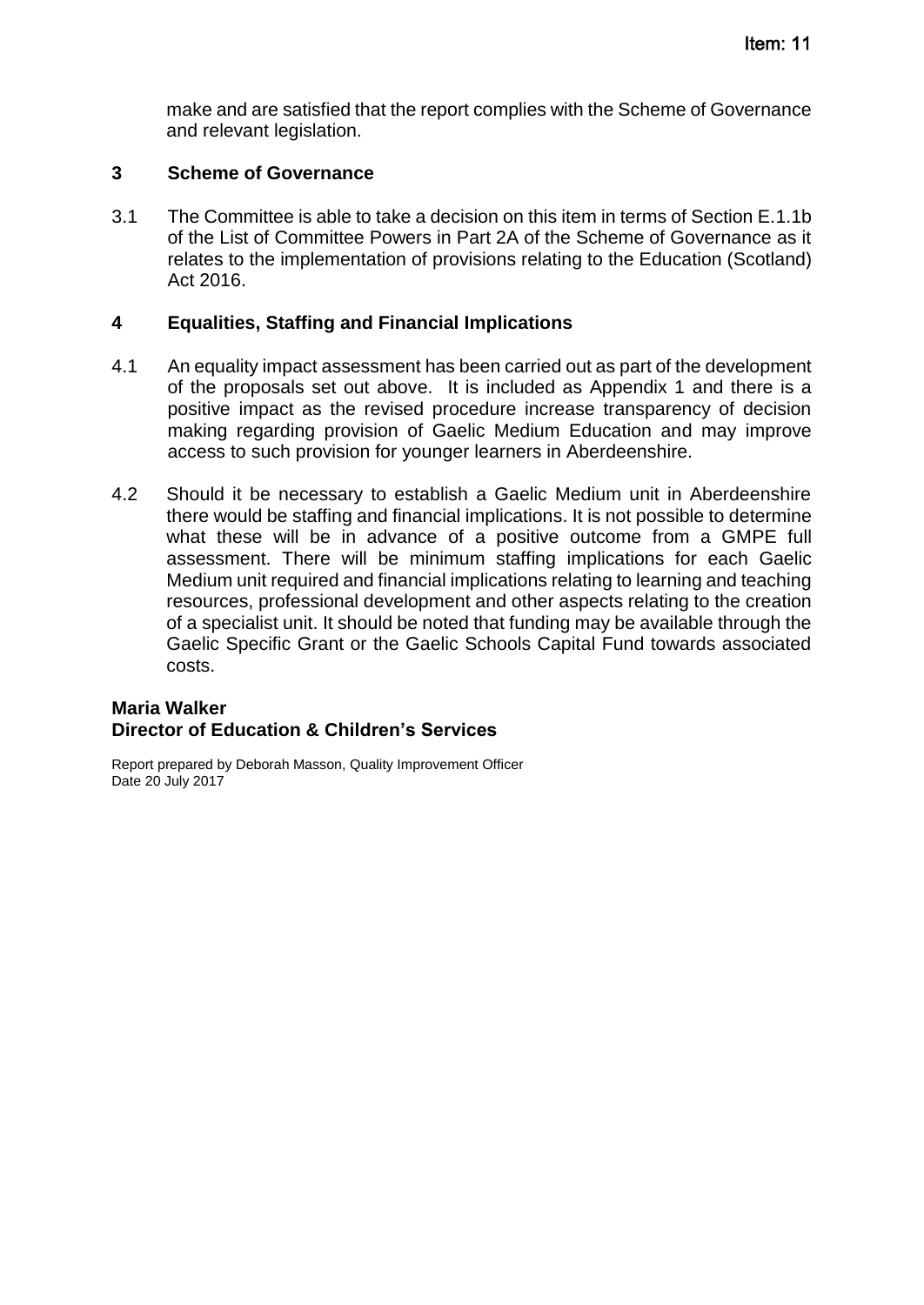

# EQUALITY IMPACT ASSESSMENT

| Stage 1: Title and aims of the activity ("activity" is an umbrella term covering policies,<br>procedures, guidance and decisions). |                                                                                                                                                                         |  |
|------------------------------------------------------------------------------------------------------------------------------------|-------------------------------------------------------------------------------------------------------------------------------------------------------------------------|--|
| Service                                                                                                                            | Education & Children's Services                                                                                                                                         |  |
| Section                                                                                                                            | <b>Primary Education</b>                                                                                                                                                |  |
| Title of the activity etc.                                                                                                         | Implementation of assessment procedures for provision of Gaelic<br><b>Medium Primary Education</b>                                                                      |  |
| Aims of the activity                                                                                                               | To fulfil the legislative requirements placed on local authorities<br>$\bullet$<br>by the Education (Scotland) Act 2016 relating to Gaelic Medium<br>Primary Education. |  |
| Author(s) $<$ Title(s)                                                                                                             | Deborah Masson, Quality Improvement Officer                                                                                                                             |  |

|                                                                                                           | Stage 2: List the evidence that has been used in this assessment.                     |
|-----------------------------------------------------------------------------------------------------------|---------------------------------------------------------------------------------------|
| Internal data<br>(customer satisfaction<br>surveys; equality<br>monitoring data;<br>customer complaints). | Parental Requests for GME up to February 2017 including gender and<br>age monitoring. |
| Internal consultation<br>with staff and other<br>services affected.                                       | <b>Parent Involvement Officer</b><br><b>Learning Estates Team</b>                     |
| <b>External consultation</b><br>(partner organisations,<br>community groups,<br>and councils.             | Bòrd na Gàidhlig                                                                      |
| External data (census,<br>available statistics).                                                          |                                                                                       |
| Other (general<br>information as<br>appropriate).                                                         |                                                                                       |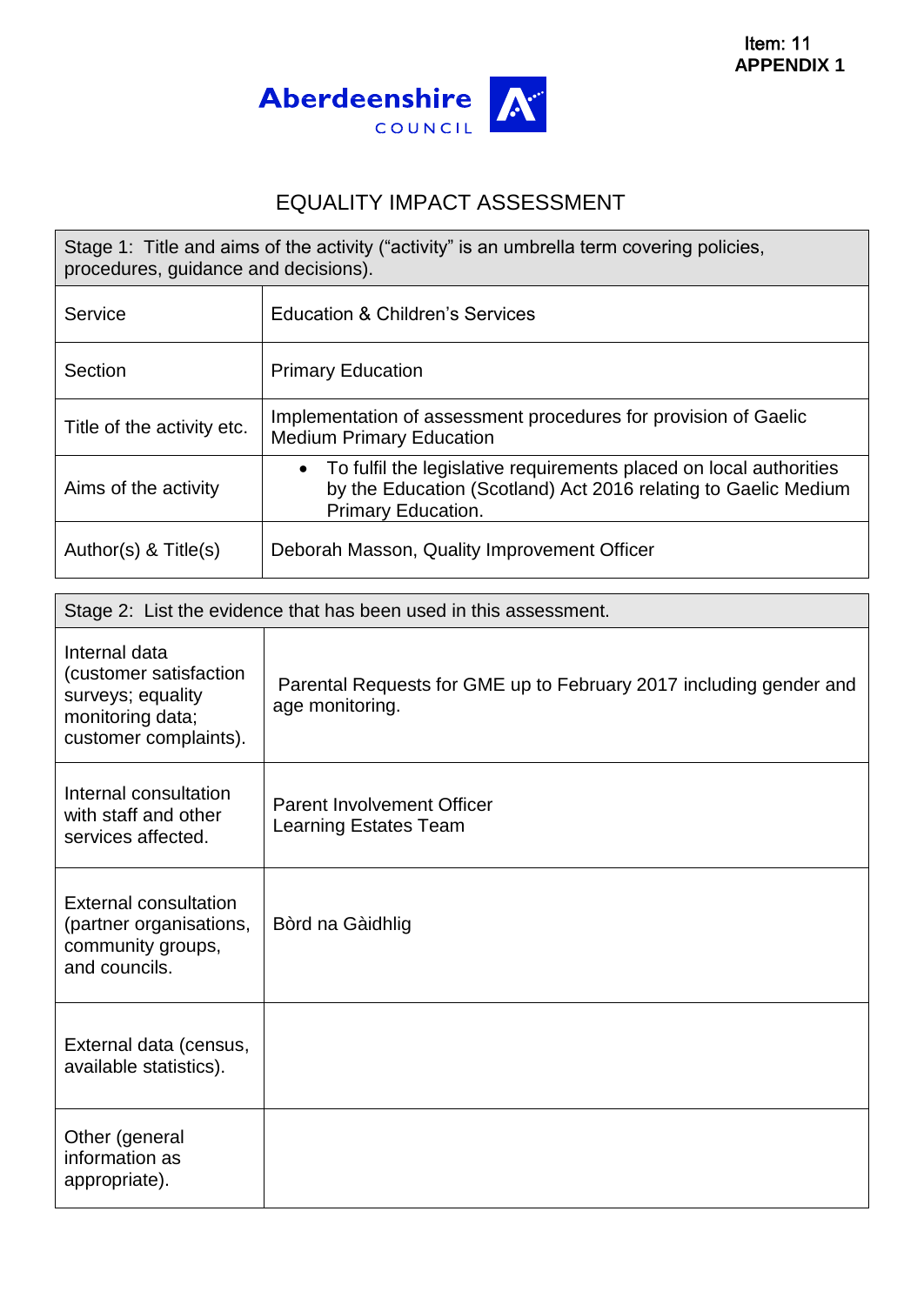| Stage 3: Evidence Gaps.                                         |     |  |
|-----------------------------------------------------------------|-----|--|
| Are there any gaps in<br>the information you<br>currently hold? | No. |  |

| Stage 4: Measures to fill the evidence gaps.                                                                                                                      |           |            |
|-------------------------------------------------------------------------------------------------------------------------------------------------------------------|-----------|------------|
| What measures will be<br>taken to fill the<br>information gaps<br>before the activity is<br>implemented? These<br>should be included in<br>the action plan at the | Measures: | Timescale: |
|                                                                                                                                                                   |           |            |
|                                                                                                                                                                   |           |            |
|                                                                                                                                                                   |           |            |
| back of this form.                                                                                                                                                |           |            |

| Stage 5: Are there potential impacts on protected groups? Please complete for each protected<br>group by inserting "yes" in the applicable box/boxes below. |          |          |                |         |
|-------------------------------------------------------------------------------------------------------------------------------------------------------------|----------|----------|----------------|---------|
|                                                                                                                                                             | Positive | Negative | <b>Neutral</b> | Unknown |
| Age - Younger                                                                                                                                               | Yes      |          |                |         |
| Age - Older                                                                                                                                                 |          |          | Yes            |         |
| <b>Disability</b>                                                                                                                                           |          |          | Yes            |         |
| Race – (includes<br><b>Gypsy Travellers)</b>                                                                                                                |          |          | Yes            |         |
| <b>Religion or Belief</b>                                                                                                                                   |          |          | Yes            |         |
| Gender - male/female                                                                                                                                        |          |          | Yes            |         |
| Pregnancy and<br>maternity                                                                                                                                  |          |          | Yes            |         |
| Sexual orientation -<br>(includes Lesbian/<br>Gay/Bisexual)                                                                                                 |          |          | Yes            |         |
| Gender reassignment -<br>(includes Transgender)                                                                                                             |          |          | Yes            |         |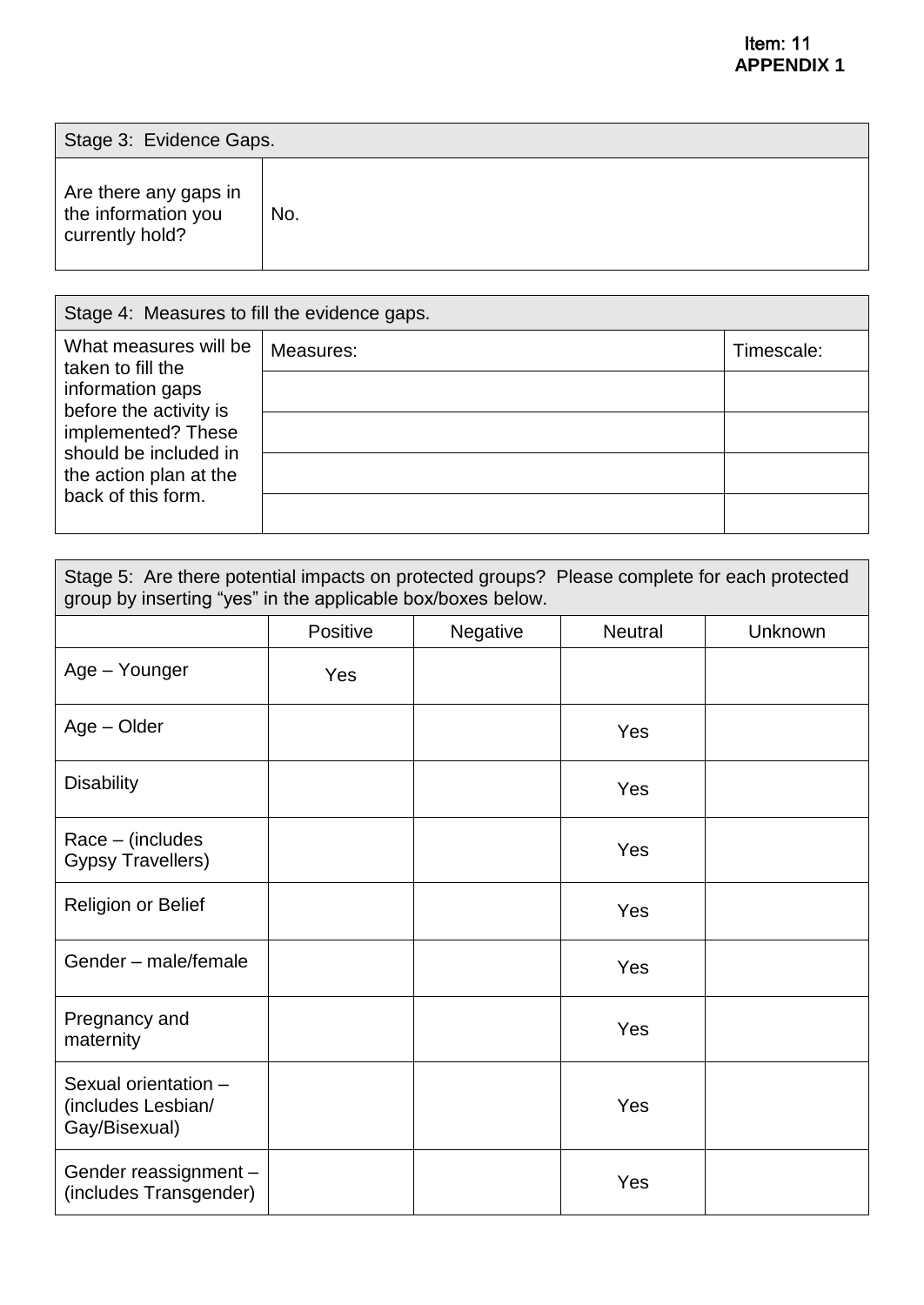**APPENDIX 1** Item: 11

| Marriage and Civil<br>Partnership |  | Yes. |  |
|-----------------------------------|--|------|--|
|                                   |  |      |  |

| Stage 6: What are the positive and negative impacts?                                                                                                                                                        |                                                                                                                                                                                                                                                                                                                                                                       |                                                                                            |  |  |
|-------------------------------------------------------------------------------------------------------------------------------------------------------------------------------------------------------------|-----------------------------------------------------------------------------------------------------------------------------------------------------------------------------------------------------------------------------------------------------------------------------------------------------------------------------------------------------------------------|--------------------------------------------------------------------------------------------|--|--|
| Impacts.                                                                                                                                                                                                    | Positive<br>(describe the impact for each of<br>the protected characteristics<br>affected)                                                                                                                                                                                                                                                                            | Negative<br>(describe the impact for each of<br>the protected characteristics<br>affected) |  |  |
| Please detail the<br>potential positive<br>and/or negative<br>impacts on those with<br>protected<br>characteristics you<br>have highlighted<br>above. Detail the<br>impacts and describe<br>those affected. | Age - Younger<br>A clear process for the requesting<br>of Gaelic Medium Education for<br>primary age pupils has now been<br>established. The revised<br>procedure increase transparency<br>of decision making regarding<br>provision of Gaelic Medium<br>Education and may improve<br>access to such provision for<br>younger learners in Aberdeenshire<br>over time. |                                                                                            |  |  |

| Stage 7: Have any of the affected groups been consulted?                                        |                                                                                                                                                                                                                                                                                                                                                                                   |  |
|-------------------------------------------------------------------------------------------------|-----------------------------------------------------------------------------------------------------------------------------------------------------------------------------------------------------------------------------------------------------------------------------------------------------------------------------------------------------------------------------------|--|
| If yes, please give<br>details of how this was<br>done and what the<br>results were. If no,     | The consultation has taken place at a national level to ensure that the<br>views of all stakeholders were incorporated into the detail of the<br>Statutory Guidance. This activity relates to the local implementation of<br>national approaches.                                                                                                                                 |  |
| how have you<br>ensured that you can<br>make an informed<br>decision about<br>mitigating steps? | Parents and pupils are regularly communicated with through Parent<br>Councils and Forums, as well as specific engagement sessions, the<br>use of assessment frameworks, parent complaints, compliments and<br>placing requests. Quality Improvement Officers attend various<br>meetings, on an infrequent or needs based approach, to address<br>issues or advise as appropriate. |  |

| Stage 8: What mitigating steps will be taken to remove or reduce negative impacts? |                         |           |
|------------------------------------------------------------------------------------|-------------------------|-----------|
| <b>These</b>                                                                       | <b>Mitigating Steps</b> | Timescale |
| should be<br>included in                                                           |                         |           |
| any action<br>plan at the                                                          |                         |           |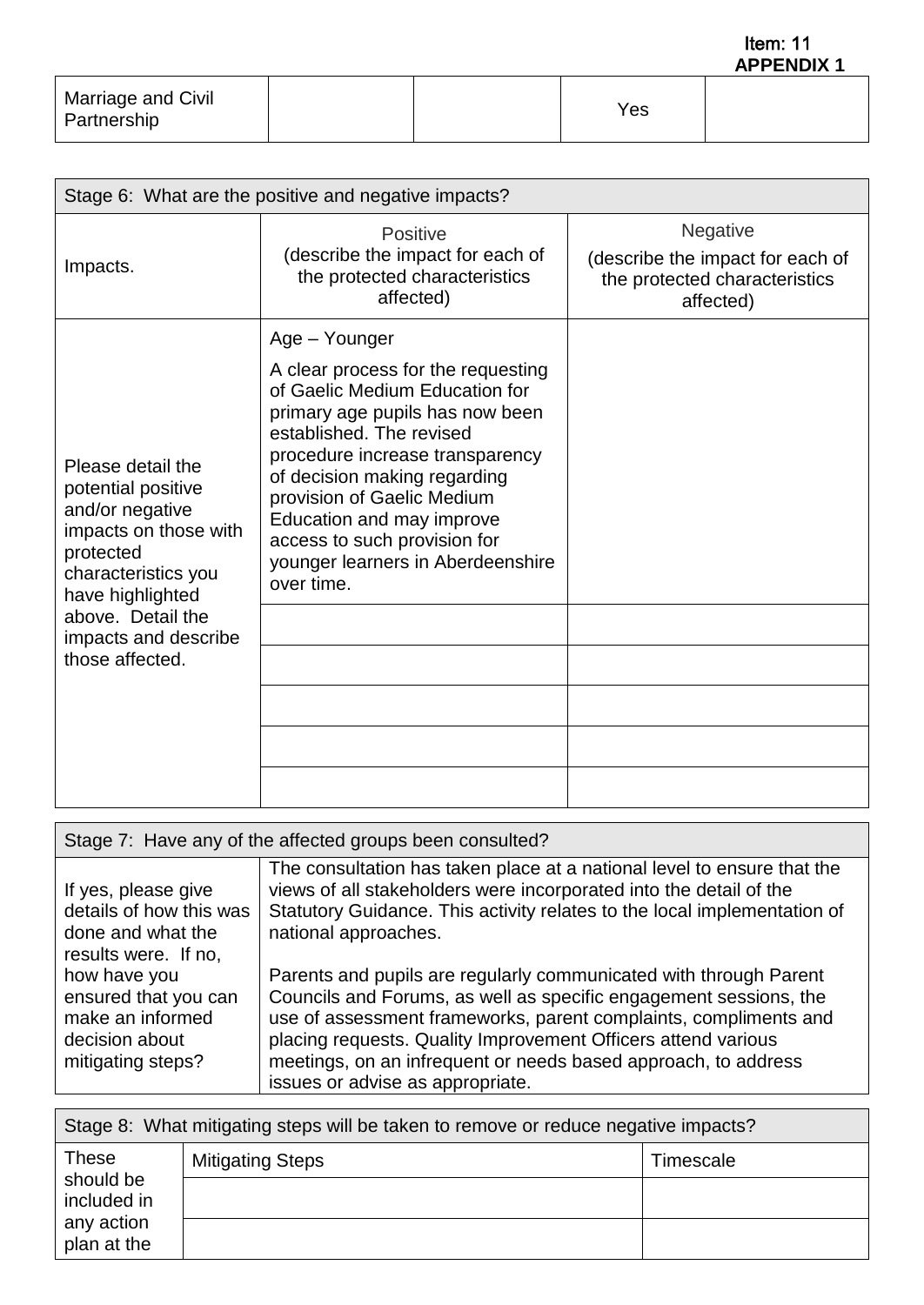|                       | . |
|-----------------------|---|
| back of this<br>form. |   |
|                       |   |
|                       |   |

| Stage 9: What steps can be taken to promote good relations between various groups? |                                                                                                                                                                                                                                                      |  |
|------------------------------------------------------------------------------------|------------------------------------------------------------------------------------------------------------------------------------------------------------------------------------------------------------------------------------------------------|--|
| These should be<br>included in the action<br>plan.                                 | Improve the availability of information relating to the request process<br>and procedure.<br>Ensure that the fixed timelines for completion of the assessment<br>process are adhered to.<br>Continue with collaborative work with external partners. |  |

Stage 10: How does the policy/activity create opportunities for advancing equality of opportunity?

The revised procedure increase transparency of decision making regarding provision of Gaelic Medium Education in Aberdeenshire and may improve access to such provision for younger learners in Aberdeenshire over time for families who wish their child/ren to be educated through the medium of Gaelic.

|                                                                                                             | Stage 11: What equality monitoring arrangements will be put in place?                                     |
|-------------------------------------------------------------------------------------------------------------|-----------------------------------------------------------------------------------------------------------|
| These should be<br>included in any action<br>plan (for example<br>customer satisfaction<br>questionnaires). | Monitoring of age and gender requests through the comprehensive<br>database relating to requests for GME. |

|                              |   | Stage 12: What is the outcome of the Assessment?                                                                                                                                                                                                                                                                                   |
|------------------------------|---|------------------------------------------------------------------------------------------------------------------------------------------------------------------------------------------------------------------------------------------------------------------------------------------------------------------------------------|
|                              |   | No negative impacts have been identified -please explain.                                                                                                                                                                                                                                                                          |
|                              |   | No impact against major positives                                                                                                                                                                                                                                                                                                  |
| Please complete              |   | The revised procedure is clear and transparent with clearly identified<br>timelines. It ensures that where potential demand exists full<br>assessment procedures are carried out taking account of all<br>mandatory factors. The new approach may over time increase<br>accessibility to Gaelic Medium Education in Aberdeenshire. |
| the appropriate<br>box/boxes | 2 | Negative Impacts have been identified, these can be mitigated -<br>please explain.<br>* Please fill in Stage 13 if this option is chosen.                                                                                                                                                                                          |
|                              |   |                                                                                                                                                                                                                                                                                                                                    |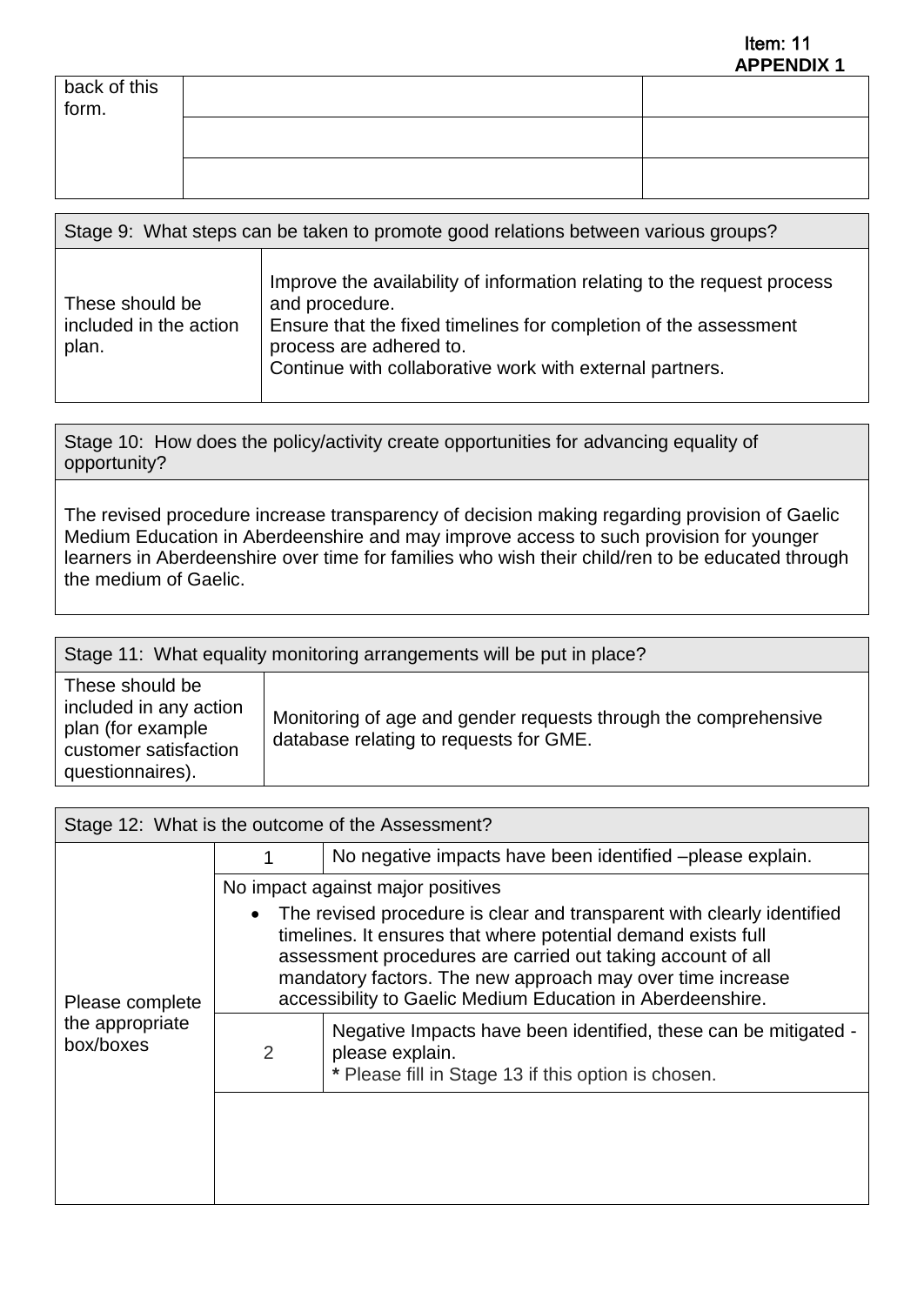| 3 | The activity will have negative impacts which cannot be<br>mitigated fully - please explain.<br>* Please fill in Stage 13 if this option is chosen |
|---|----------------------------------------------------------------------------------------------------------------------------------------------------|
|   |                                                                                                                                                    |

**\*** Stage 13: Set out the justification that the activity can and should go ahead despite the negative impact.

|                                  | Stage 14: Sign off and authorisation.                                                                          |                                                                                                                            |                                                                                        |
|----------------------------------|----------------------------------------------------------------------------------------------------------------|----------------------------------------------------------------------------------------------------------------------------|----------------------------------------------------------------------------------------|
|                                  | 1) Service and<br>Team                                                                                         | <b>Education &amp; Children's Services</b>                                                                                 |                                                                                        |
|                                  | Title of<br>2)<br>Policy/Activity                                                                              | Implementation of assessment procedures for provision of Gaelic<br><b>Medium Primary Education</b>                         |                                                                                        |
| and authorisation.<br>Sign off a | 3) Authors:<br>I/We have<br>completed the<br>equality<br>impact<br>assessment<br>for this policy/<br>activity. | Name:<br>Deborah Masson<br>Position: QIO<br>21/07/2017<br>Date:<br>Signature:<br>Name:<br>Position:<br>Date:<br>Signature: | Name:<br>Position:<br>Date:<br>Signature:<br>Name:<br>Position:<br>Date:<br>Signature: |
|                                  | 4) Consultation<br>with Service<br>Manager                                                                     | Name:<br>Date:                                                                                                             |                                                                                        |
|                                  | 5) Authorisation<br>by Director or<br>Head of<br>Service                                                       | <b>Andrew Griffiths</b><br>Name:<br>Position:<br><b>Head of Service</b><br>(Education)<br>Date:                            | Name:<br>Position:<br>Date:                                                            |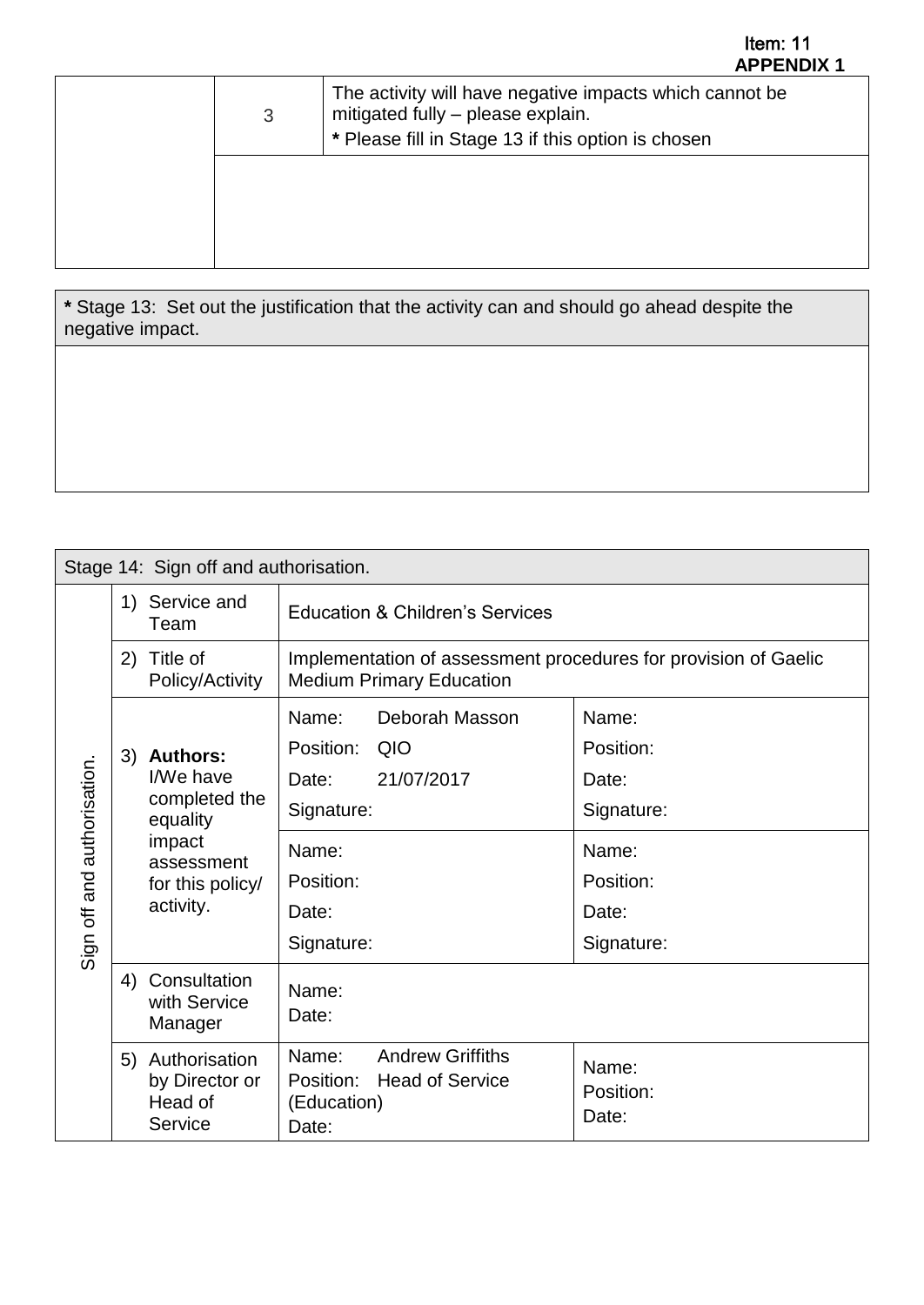| Item: $11$        |  |
|-------------------|--|
| <b>APPENDIX 1</b> |  |

| 6) If the EIA relates to a matter that has to go before a Committee,<br>Committee report author sends the Committee Report and this<br>form, and any supporting assessment documents, to the Officers<br>responsible for monitoring and the Committee Officer of the<br>relevant Committee. e.g. Communities Committee | Date: |
|------------------------------------------------------------------------------------------------------------------------------------------------------------------------------------------------------------------------------------------------------------------------------------------------------------------------|-------|
| EIA author sends a copy of the finalised form to: $ei@abdnshire$                                                                                                                                                                                                                                                       | Date: |
| (Equalities team to complete)<br>Has the completed form been published on the website?<br><b>YES/NO</b>                                                                                                                                                                                                                | Date: |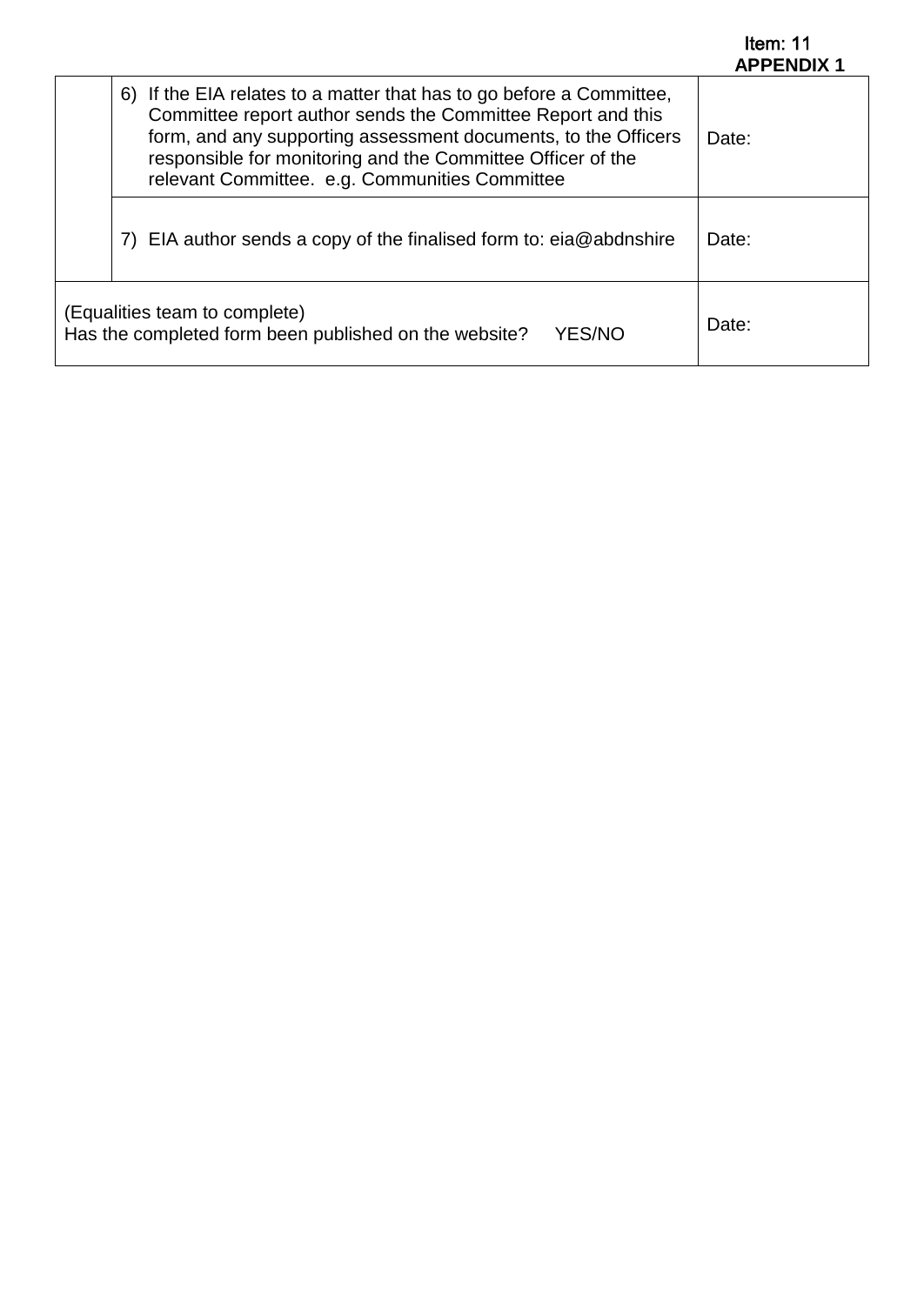| <b>Action Plan</b>                                                                                                |                  |                   |                    |                                                                                                                            |                                                                                       |
|-------------------------------------------------------------------------------------------------------------------|------------------|-------------------|--------------------|----------------------------------------------------------------------------------------------------------------------------|---------------------------------------------------------------------------------------|
| Action                                                                                                            | Start            | Complete          | ead Officer        | Expected Outcome                                                                                                           | Resource Implications                                                                 |
| requesting GME.<br>with information<br>Update website<br>relating to the<br>process for                           | February<br>2017 | March 2017        | Deborah Masson QIO | Provision of clear information for<br>parents relating to the request<br>process.                                          | Time.                                                                                 |
| Prepare hard copy<br>promote GME and<br>iterature to meet<br>requirements to<br>promotional<br>egislative<br>GLE. | August<br>2017   | September<br>2017 | Deborah Masson QIO | Additional format for information<br>to ensure that service users<br>have appropriate access to<br>information.            | Printing Costs still to be<br>established.<br>Time                                    |
| Collaboration with<br>neighbouring<br>authorities                                                                 | August<br>2016   | puiopuo           | Deborah Masson QIO | neighbouring authorities that<br>Knowledge of demand in<br>may impact on potential<br>demand for GMPE in<br>Aberdeenshire. | implication if GMPE unit has<br>Potential significant financial<br>to be established. |
|                                                                                                                   |                  |                   |                    |                                                                                                                            |                                                                                       |
|                                                                                                                   |                  |                   |                    |                                                                                                                            |                                                                                       |

**APPENDIX1 APPENDIX 1**